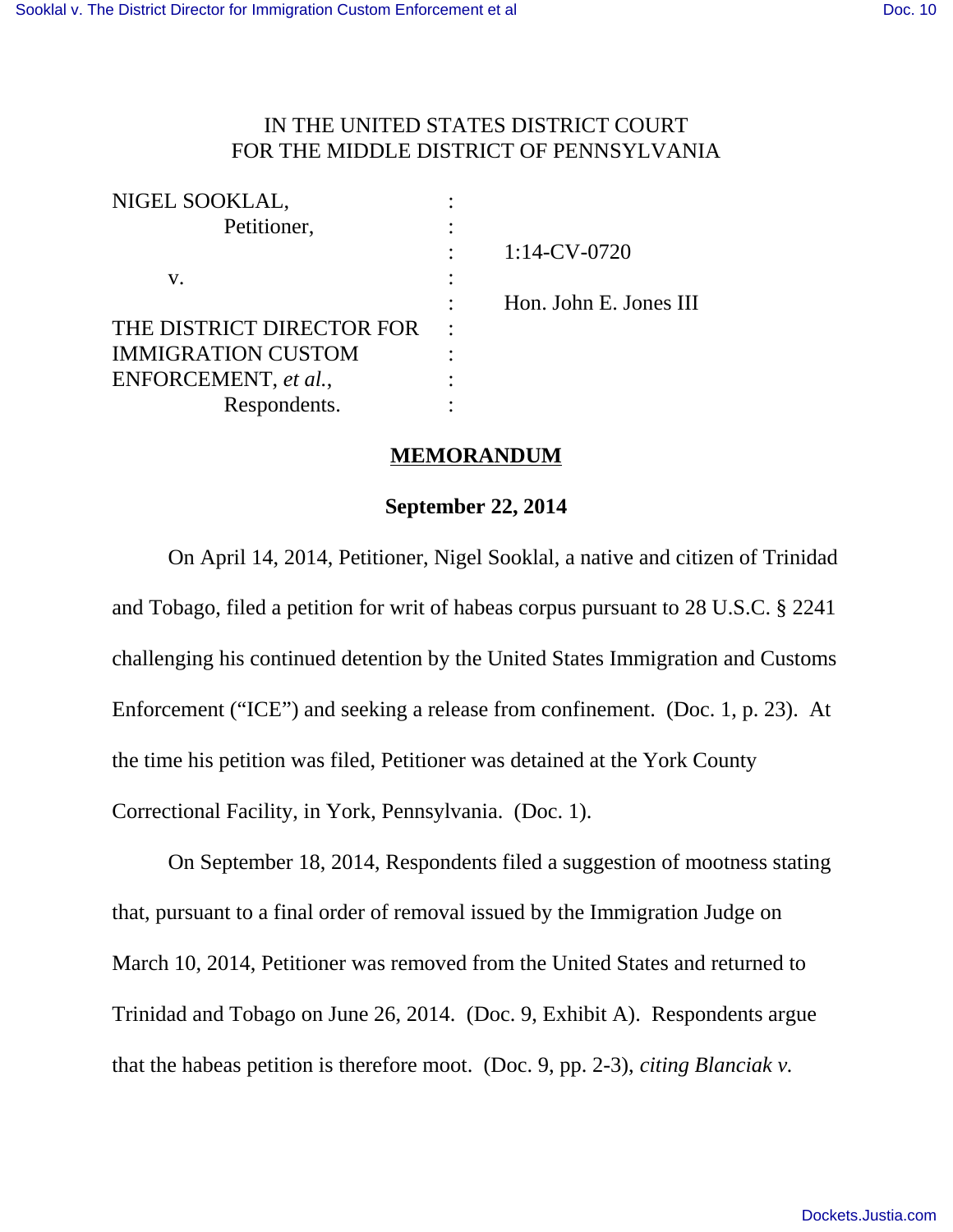*Allegheny Ludlum Corp.*, 77 F.3d 690, 698-99 (3d Cir. 1996) ("If developments occur during the course of adjudication that eliminate a plaintiff's personal stake in the outcome of a suit or prevent a court from being able to grant the requested relief, the case must be dismissed as moot."); *Rose v. Hodges*, 423 U.S. 19, 21 (1975); *DeFoy v. McCullough*, 393 F.3d 439, 441 (3d Cir. 2005). For the reasons set forth below, the habeas petition will be dismissed as moot.

## **I. DISCUSSION**

Article III of the Constitution dictates that a federal court may adjudicate "only actual, ongoing cases or controversies." *Lewis v. Continental Bank Corp.*, 494 U.S. 472, 477 (1990); *Burkey v. Marberry*, 556 F.3d 142, 147 (3d Cir. 2009). "[A] petition for habeas corpus relief generally becomes moot when a prisoner is released from custody before the court has addressed the merits of the petition." *Green v. Decker, et al.*, 2013 U.S. Dist. LEXIS 82974, \*2 (M.D. Pa. 2013) (Kane, J.) (quoting *Lane v. Williams*, 455 U.S. 624, 631 (1982)). Thus, when a petitioner, who challenges only his ICE detention pending removal and not the validity of the removal order itself, is deported, the petition becomes moot because the petitioner has achieved the relief sought. *See Tahic v. Holder*, 2011 U.S. Dist. LEXIS 49782, \*3-4 (M.D. Pa. 2011) (Nealon, J.); *Nguijol v. Mukasey*, 2008 U.S. Dist. LEXIS 95464, \*1-2 (M.D. Pa. 2008) (Conner, J.) (dismissing the habeas petition as moot).